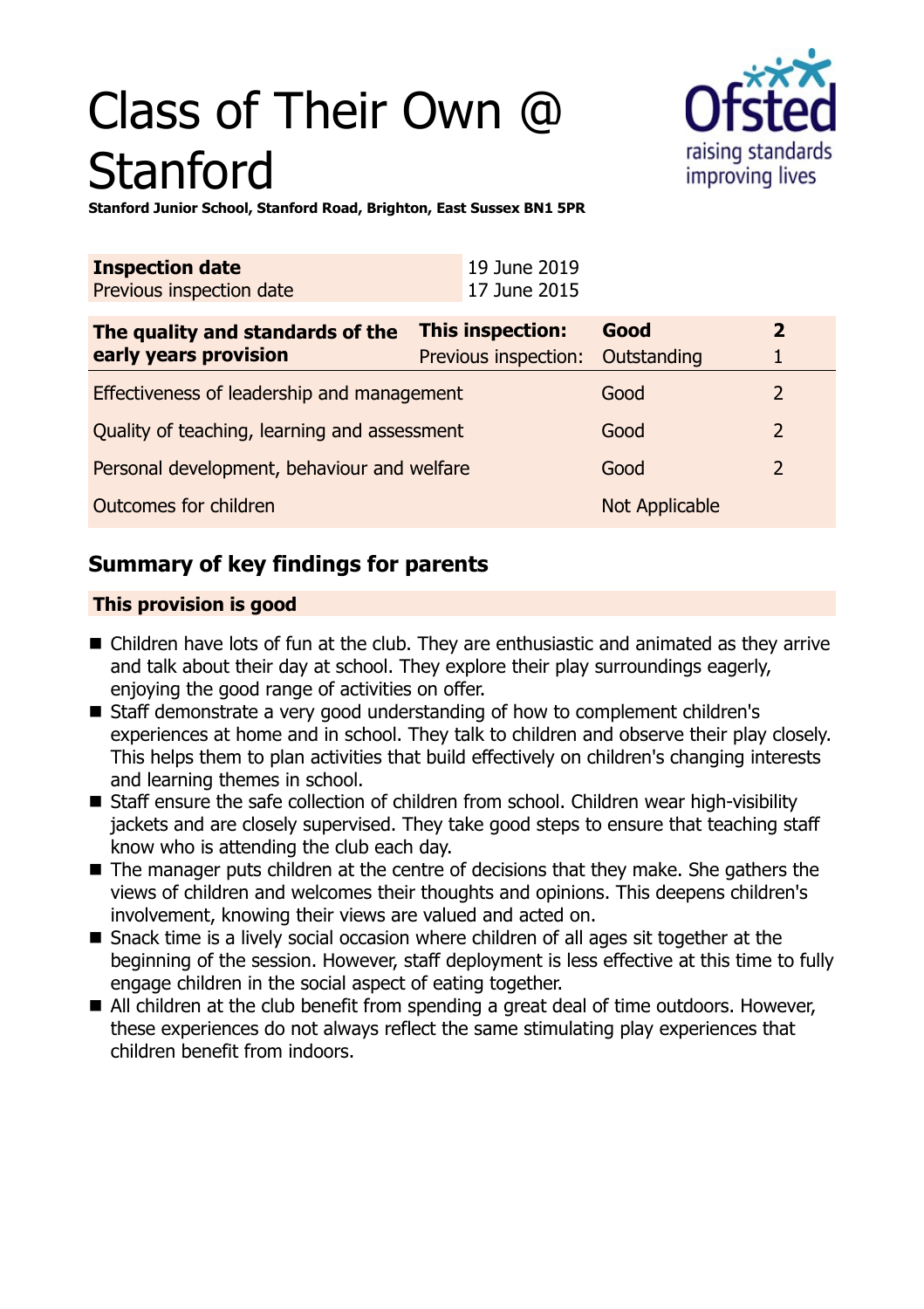# **What the setting needs to do to improve further**

## **To further improve the quality of the early years provision the provider should:**

- review and evaluate the effectiveness of snack-time routines to ensure staff are deployed more effectively to meet the individual needs of all children
- $\blacksquare$  develop further the planning for outdoor play so that children who enjoy spending their time outdoors have access to activities that match the very good quality activities provided indoors.

### **Inspection activities**

- $\blacksquare$  The inspector had a tour of the premises and looked at available activities and resources, inside and outside.
- $\blacksquare$  The inspector observed the quality of teaching during activities and assessed the impact this has on children's learning.
- The inspector sampled a range of documentation, including staff suitability and policies and procedures.
- $\blacksquare$  The inspector spoke to staff and children at appropriate times during the inspection. She also took account of the views of parents spoken to on the day and their written feedback.

#### **Inspector** Shan Jones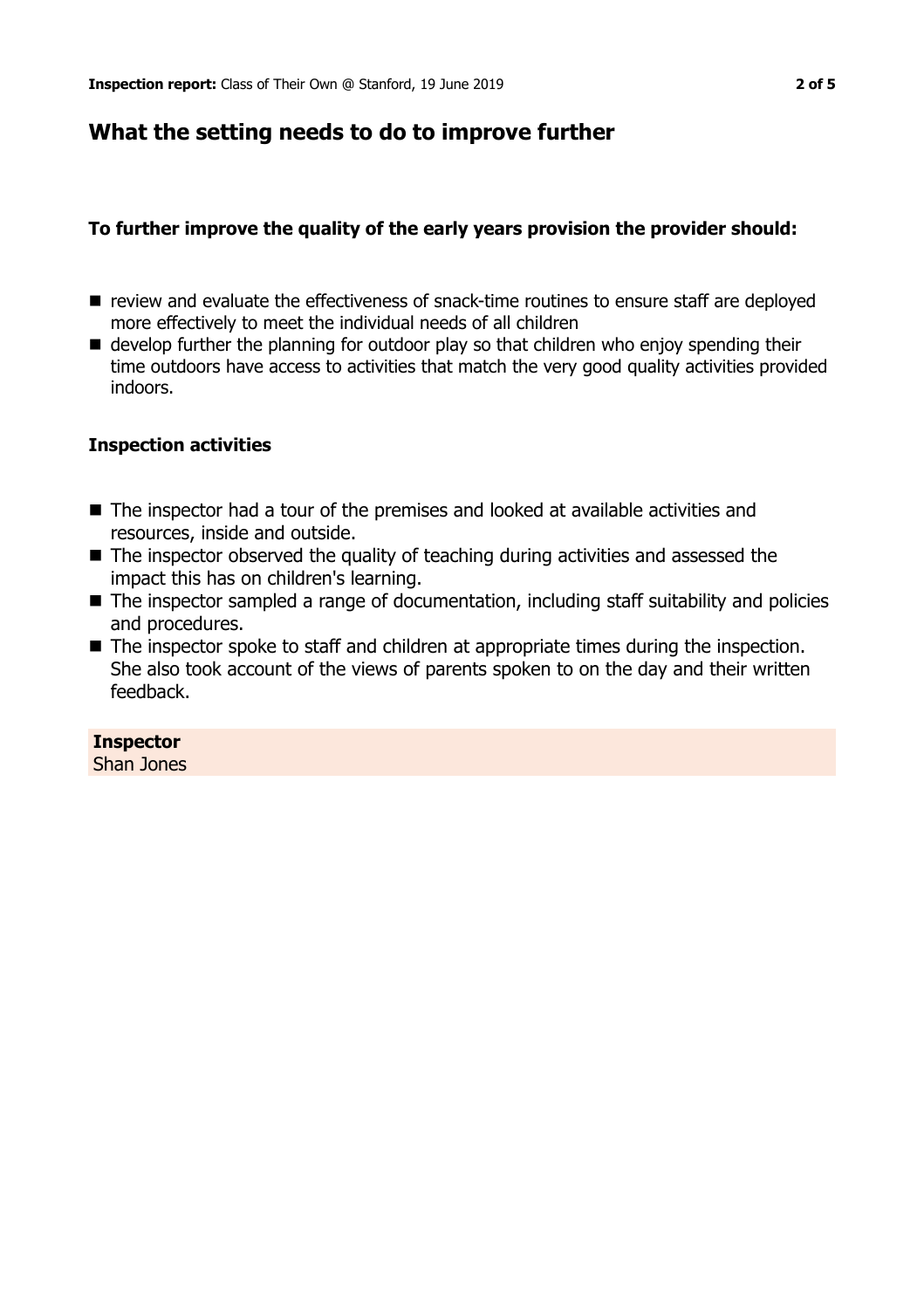# **Inspection findings**

## **Effectiveness of leadership and management is good**

Arrangements for safeguarding are effective. The leadership team uses highly effective recruitment procedures to ensure all staff are suitable for their roles. For example, staff have regular supervision and are fully supported in gaining qualifications to improve their already strong teaching skills. The staff work well together and evaluate their practice during regular conversations and at staff meetings. They obtain parents' and children's views and use these to continually make improvements. Partnership with the school and parents ensures continuity in care for children. Parents are very complimentary about the care and service staff provide. They comment on the wonderful experiences their children have and the amazing staff team.

## **Quality of teaching, learning and assessment is good**

Children enjoy craft activities and staff interact well, building on the skills children have already learned. For example, children trace their feet and design flip-flops with various materials. Staff use the opportunity to challenge them about their understanding of colours and numbers. Children become completely absorbed in the activity, demonstrating a great sense of pride in their creative work. Staff frequently encourage children to talk about their day at school and other events in their lives. They encourage children to speak in front of others, helping them to become confident communicators. Children confidently choose the toys they wish to use. For example, children used their imaginations very well to use sheets, chairs and cushions to create a den in which to hide, relax and tell stories. Staff place an extremely strong emphasis on celebrating children's unique abilities and characters. Younger children have a photographic journal which charts their special time and experiences at the club. Children delight in sharing these books with staff and other adults, recalling the fun times they have.

## **Personal development, behaviour and welfare are good**

Children's welfare and personal development is central to everything staff do. There is a positive culture and welcoming atmosphere throughout the club. Overall, the environment is organised well to take account of the differing ages and needs of children attending. Staff skilfully work alongside the children and build a strong rapport with them. These attachments with staff ensure children feel emotionally secure and have a strong sense of belonging. Children's behaviour is very good, and they treat each other with kindness and respect. For example, older children fully include the younger children in their play. Staff are fully aware of children's allergies and dietary requirements. They provide a variety of healthy and nutritious snacks.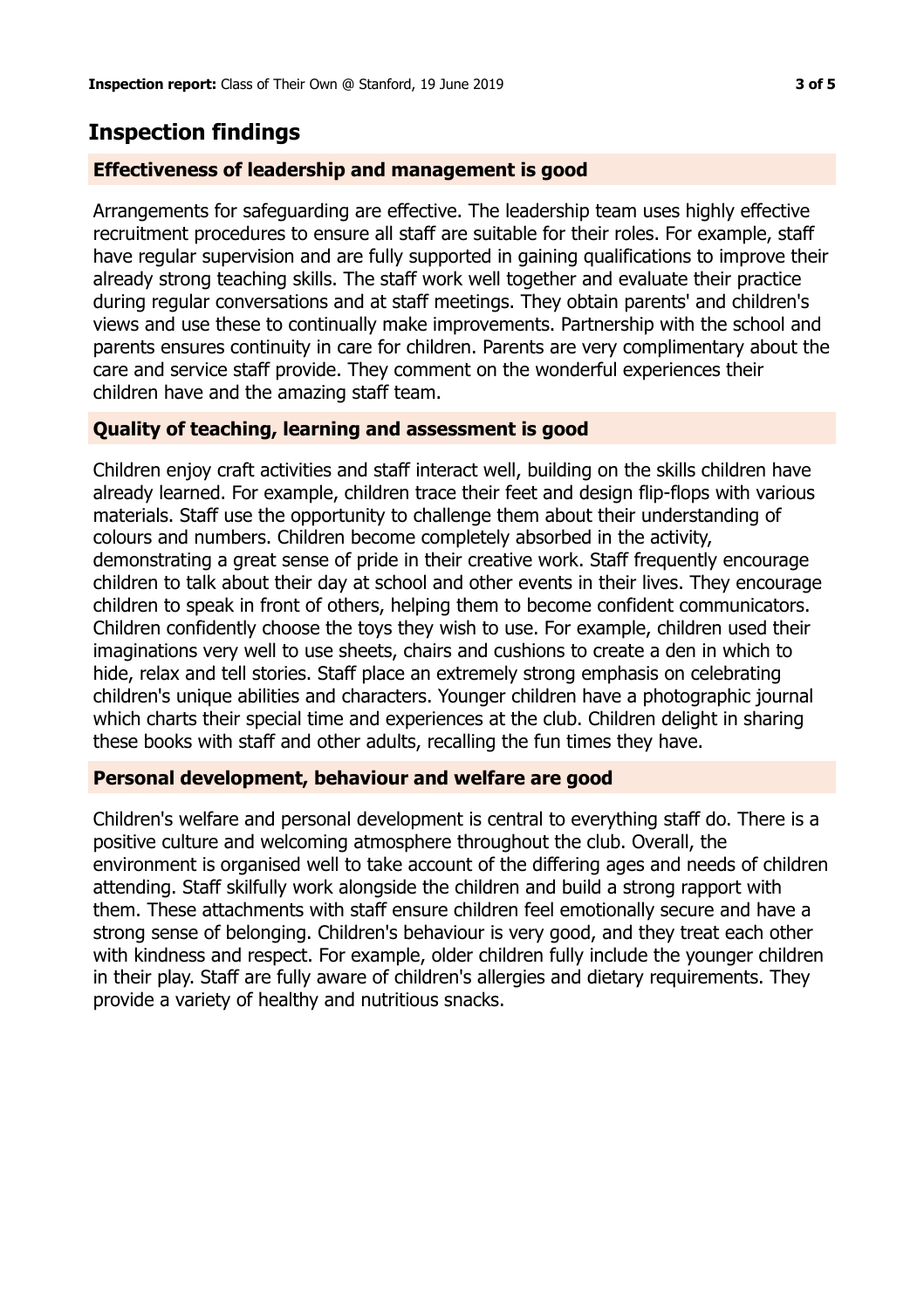# **Setting details**

| Unique reference number                             | EY296222                                                                             |  |
|-----------------------------------------------------|--------------------------------------------------------------------------------------|--|
| <b>Local authority</b>                              | <b>Brighton and Hove</b>                                                             |  |
| <b>Inspection number</b>                            | 10090672                                                                             |  |
| <b>Type of provision</b>                            | Childcare on non-domestic premises                                                   |  |
| <b>Registers</b>                                    | Early Years Register, Compulsory Childcare<br>Register, Voluntary Childcare Register |  |
| Day care type                                       | Out-of-school day care                                                               |  |
| Age range of children                               | $4 - 8$                                                                              |  |
| <b>Total number of places</b>                       | 20                                                                                   |  |
| Number of children on roll                          | 50                                                                                   |  |
| Name of registered person                           | Class Of Their Own Limited                                                           |  |
| <b>Registered person unique</b><br>reference number | RP906446                                                                             |  |
| Date of previous inspection                         | 17 June 2015                                                                         |  |
| <b>Telephone number</b>                             | 01273 733 337                                                                        |  |

Class of Their Own @ Stanford opened in 2004. It operates from the lower hall in Stanford Junior School in Brighton. The club operates Monday to Friday from 3.15pm to 6pm during term time only. The holiday club also runs throughout the school holidays from Monday to Friday from 8am to 6pm. There are seven members of staff, including the manager, four of whom hold relevant early years qualifications between level 3 and 6.

This inspection was carried out by Ofsted under sections 49 and 50 of the Childcare Act 2006 on the quality and standards of provision that is registered on the Early Years Register. The registered person must ensure that this provision complies with the statutory framework for children's learning, development and care, known as the early years foundation stage.

Any complaints about the inspection or the report should be made following the procedures set out in the guidance Complaints procedure: raising concerns and making complaints about Ofsted, which is available from Ofsted's website: www.ofsted.gov.uk. If you would like Ofsted to send you a copy of the guidance, please telephone 0300 123 4234, or email [enquiries@ofsted.gov.uk.](mailto:enquiries@ofsted.gov.uk)